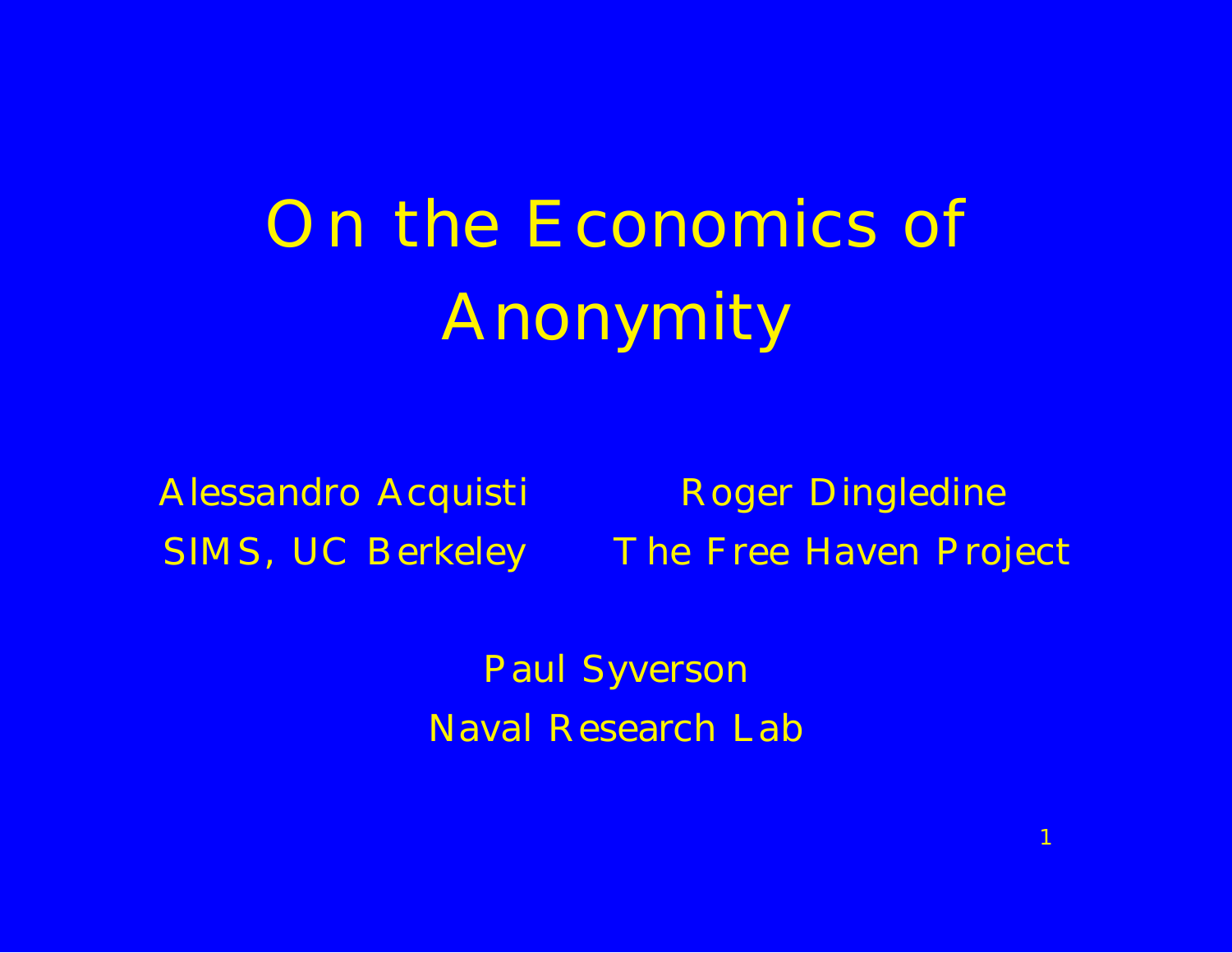### Paper overview

- Motivation
- Social/economic di culties deploying anonymous (tra c analysis resistant) communication systems
- An economic framework
- Types of agents
- Concluding remarks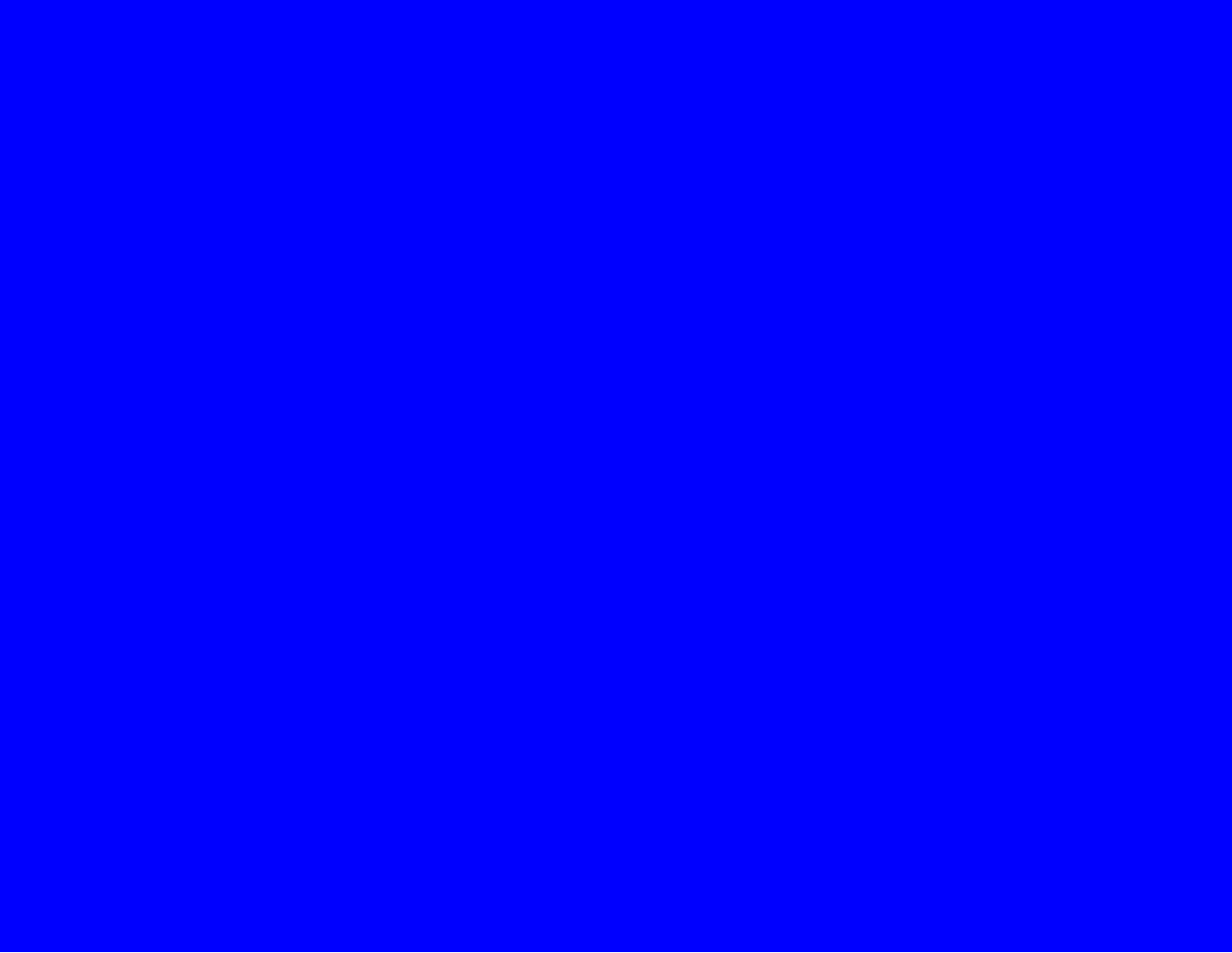# Anonymity is hard for economic/social reasons too

- Anonymity requires ine ciencies in computation, bandwidth, storage
- Unlike encryption, it's not enough for just one person to want anonymity — the infrastructure morcptat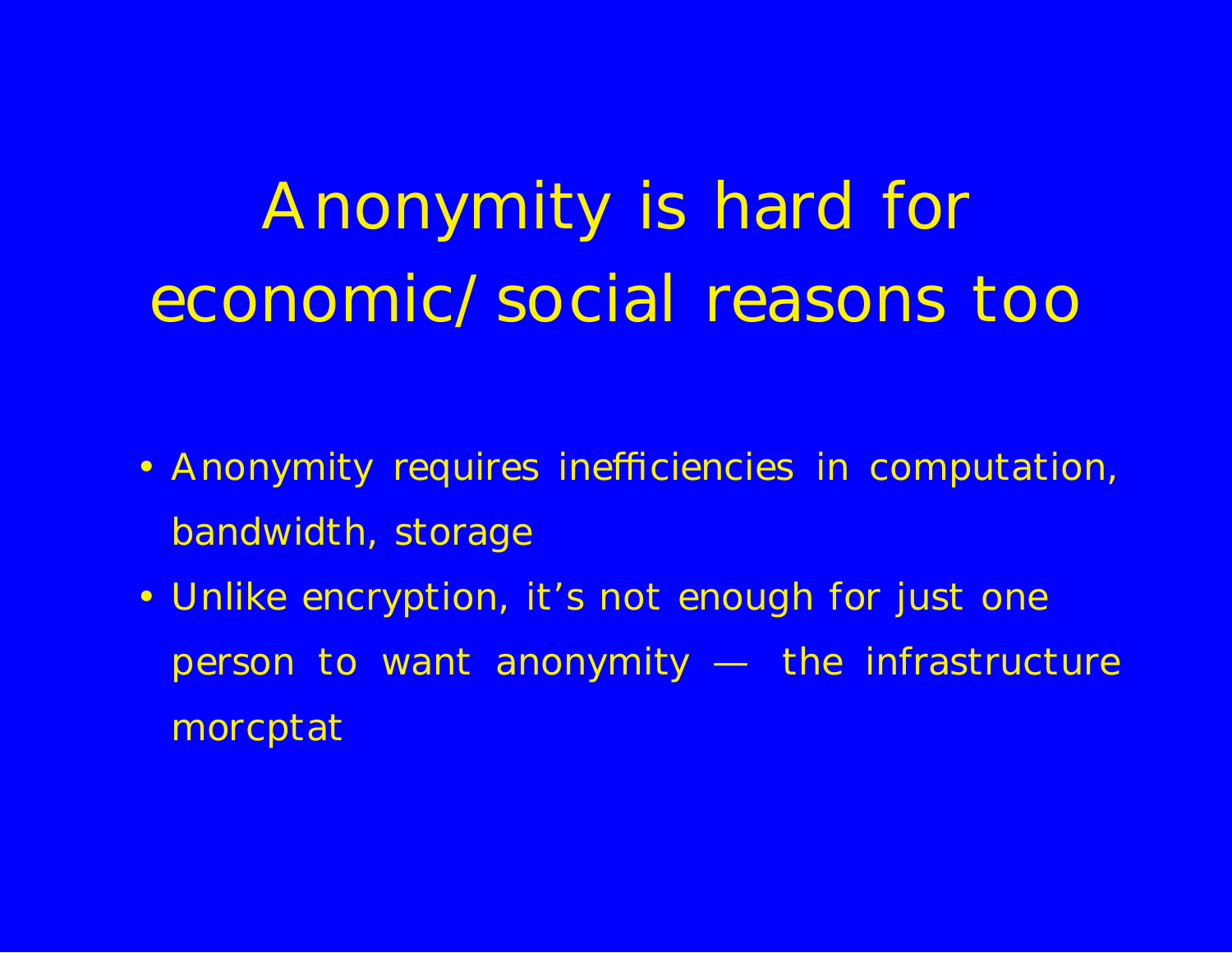### Hide users with users

• Anonymity systems messages (the more noise, the more

- Senders are consumers of anonymity, and providersof cover
- Users might be better of on crowded systems, even i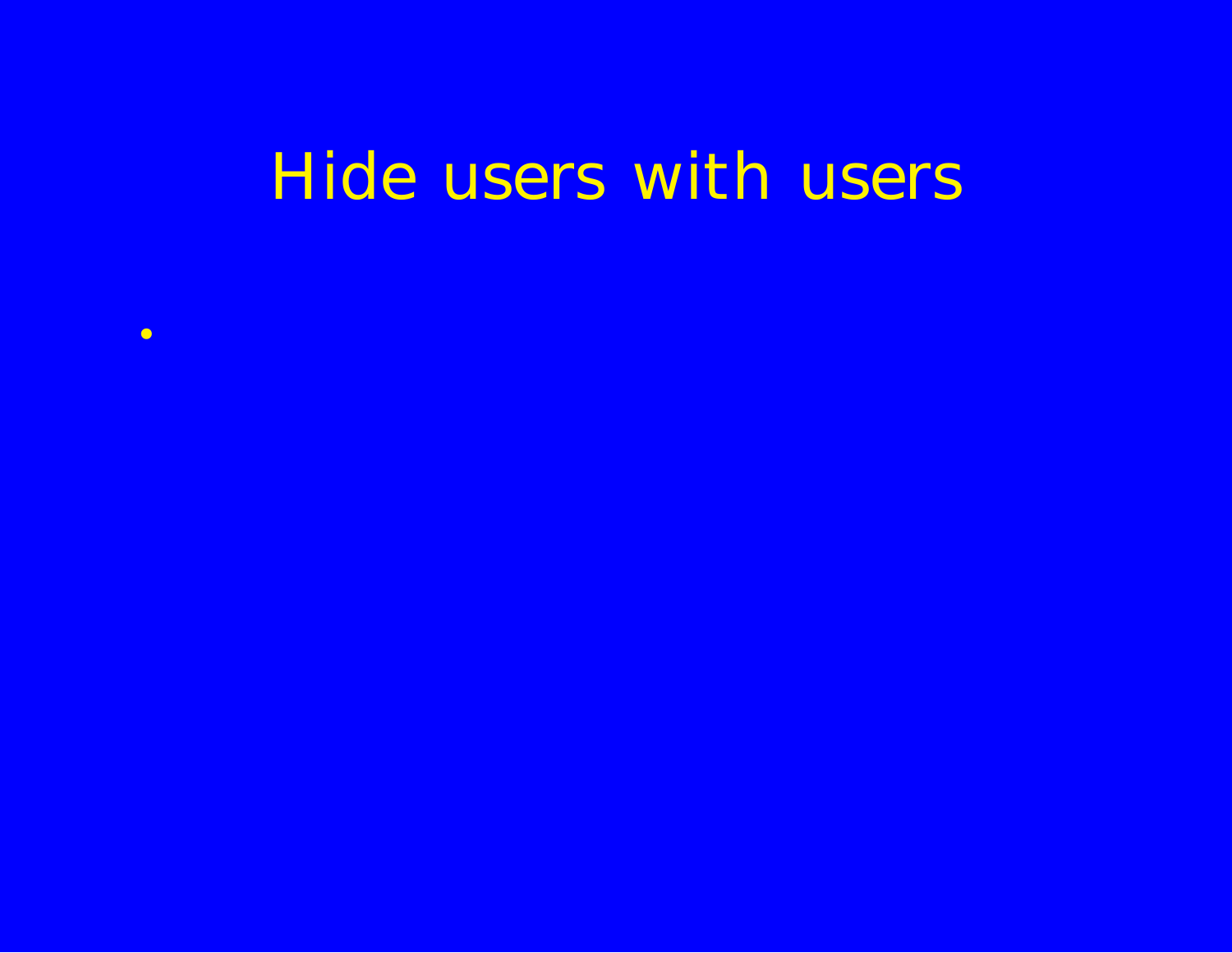## More users is good

- High tra c better performance (with same anonymity)
- Better performance high tra c
- Attracts more users: faster and more anonymous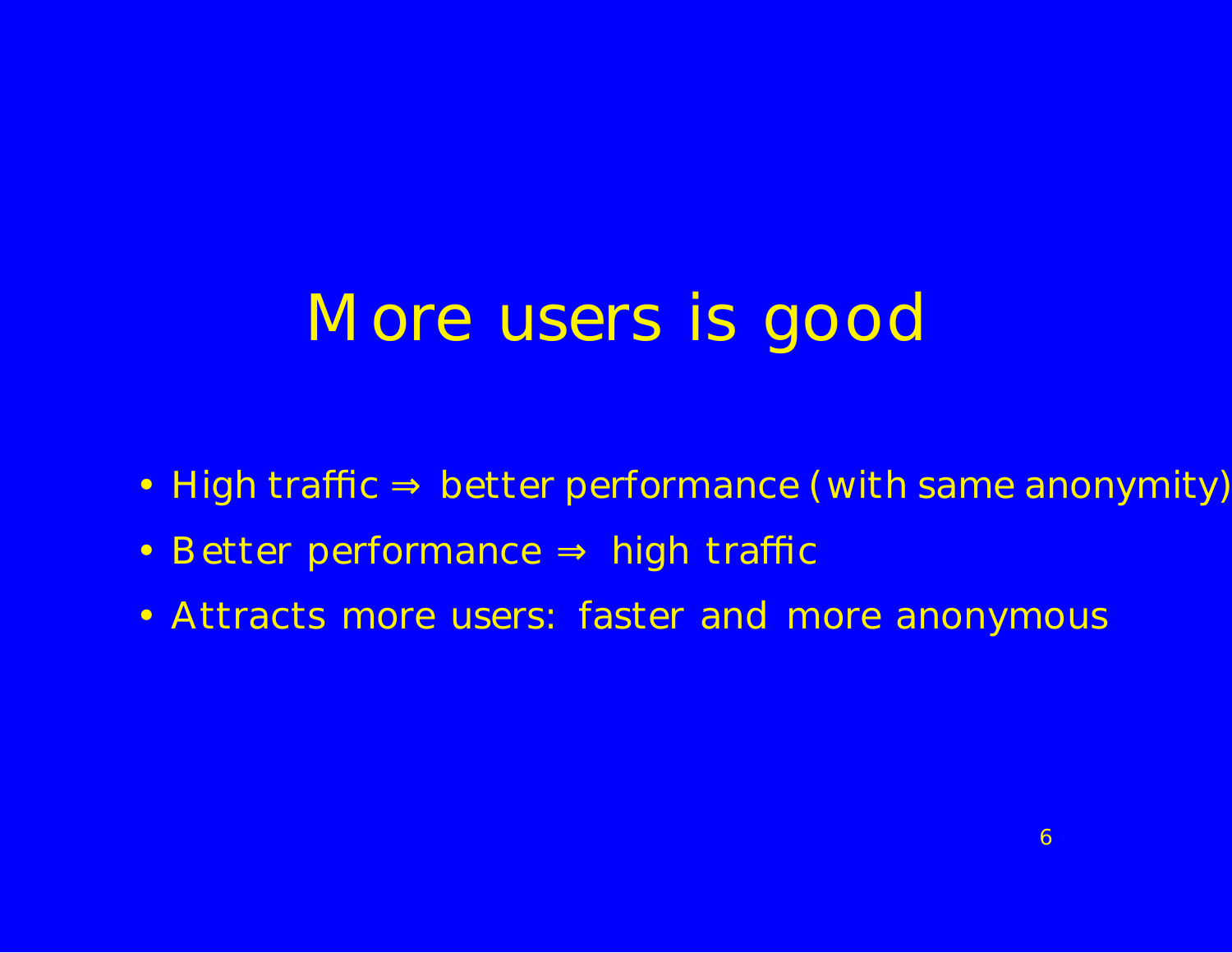# But trust bottlenecks are dangerous

- Nodes with more tra c must be more trusted
- Adversary can give good service see more tra c (and knock down other good providers)
- Performance and e ciency metrics cannot distinguish bad guys from good guys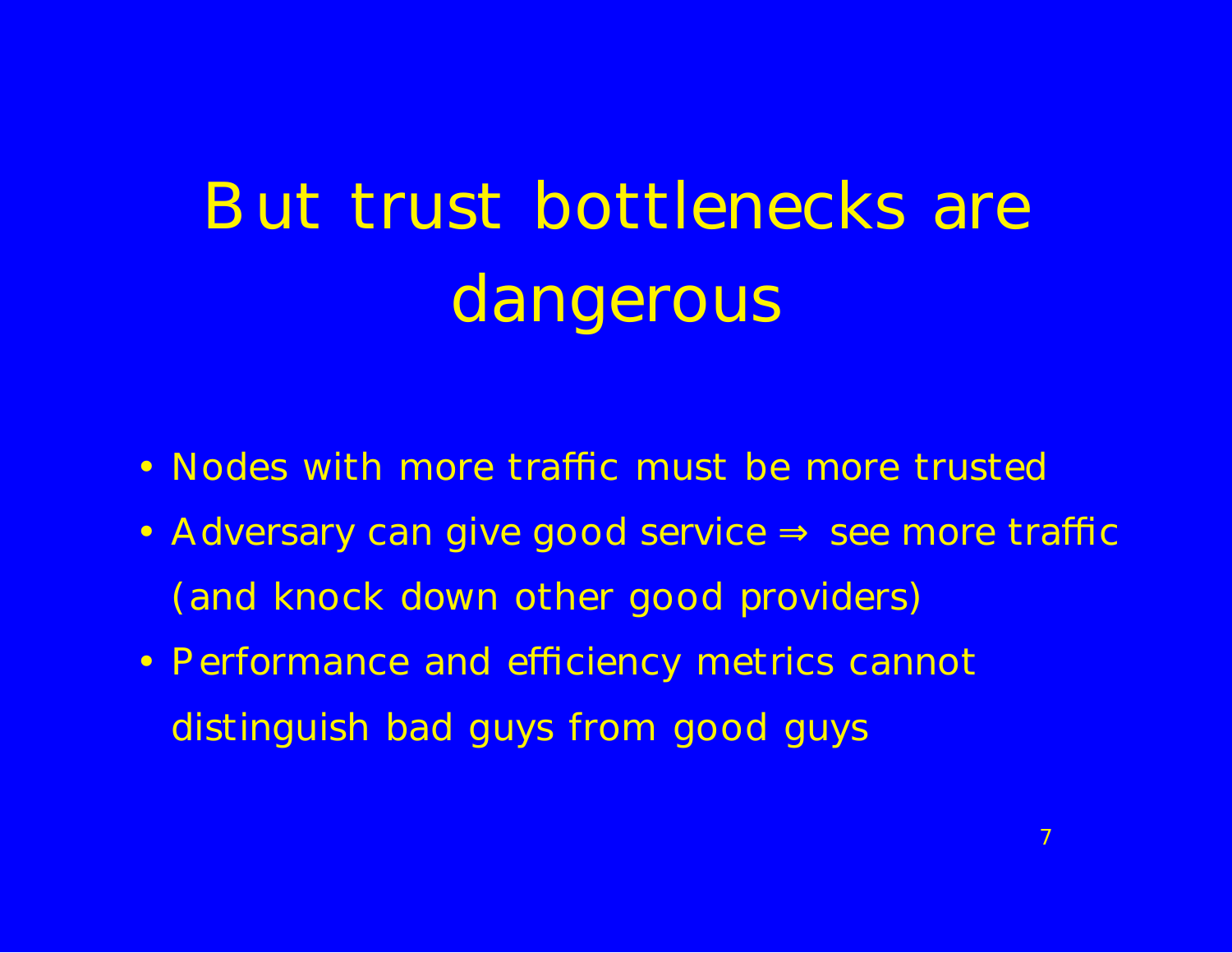# Strong anonymity requires distributed trust

- An anonymity system can't be just for one entity (even a large corporation or government)
- You must carry tra c for others to protect yourself
- But those others don't want to trust their tra c to just one entity either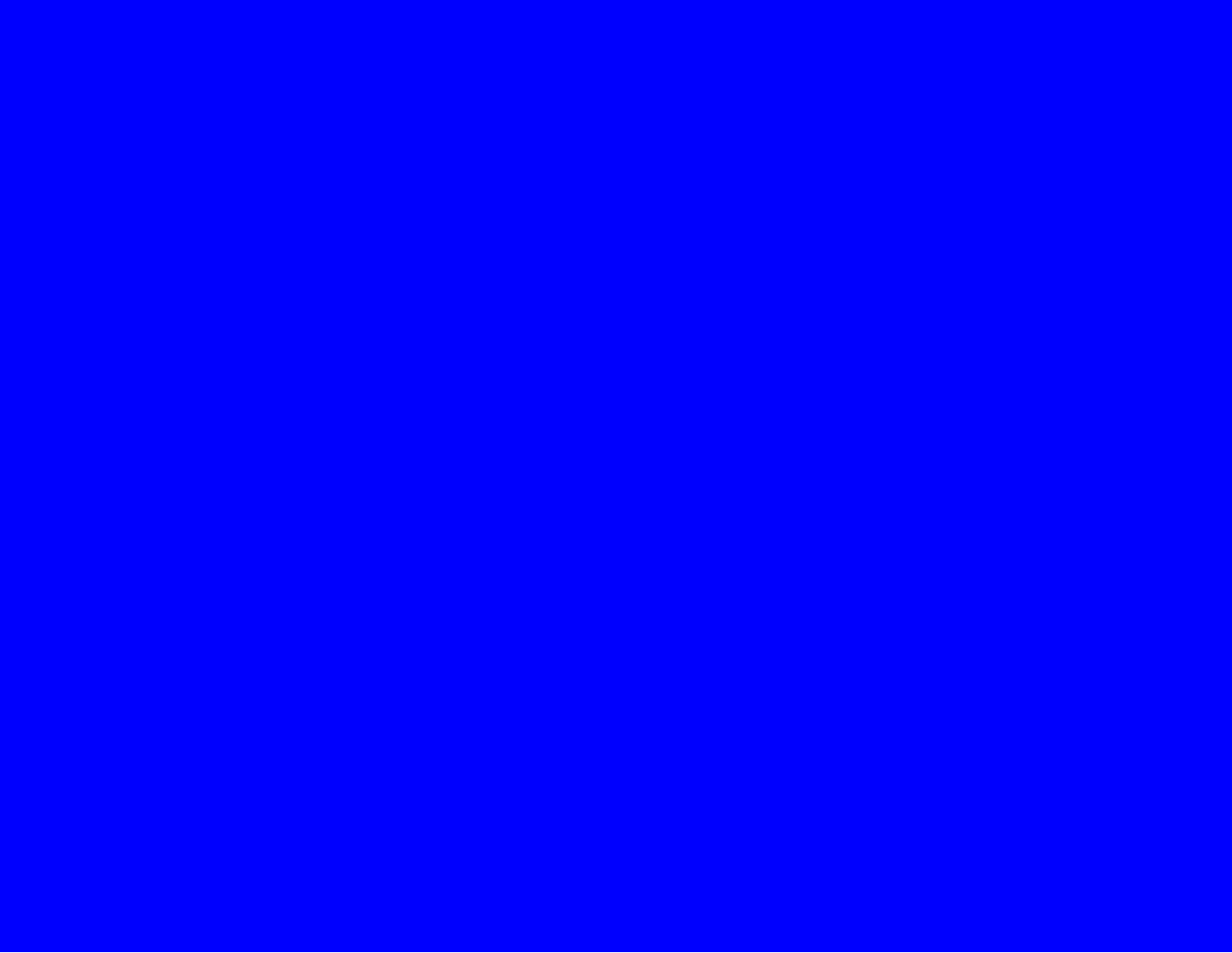### It would seem we're screwed

- Ine ciency costs thas propagas bask ts the users chase users away
- •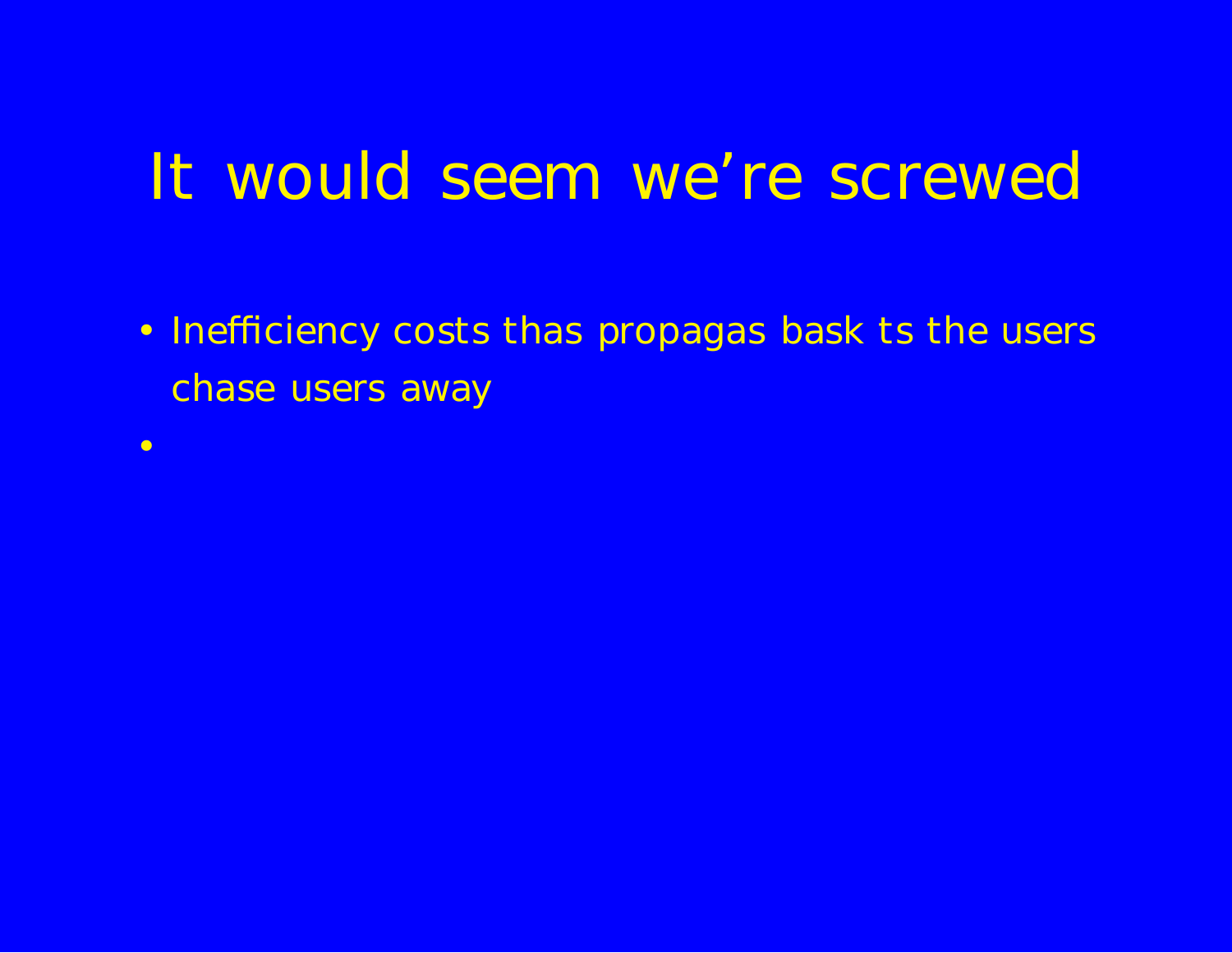## Multiplayer Strategic agents

. " Public good with c42U9t7ding" ithraagedyiths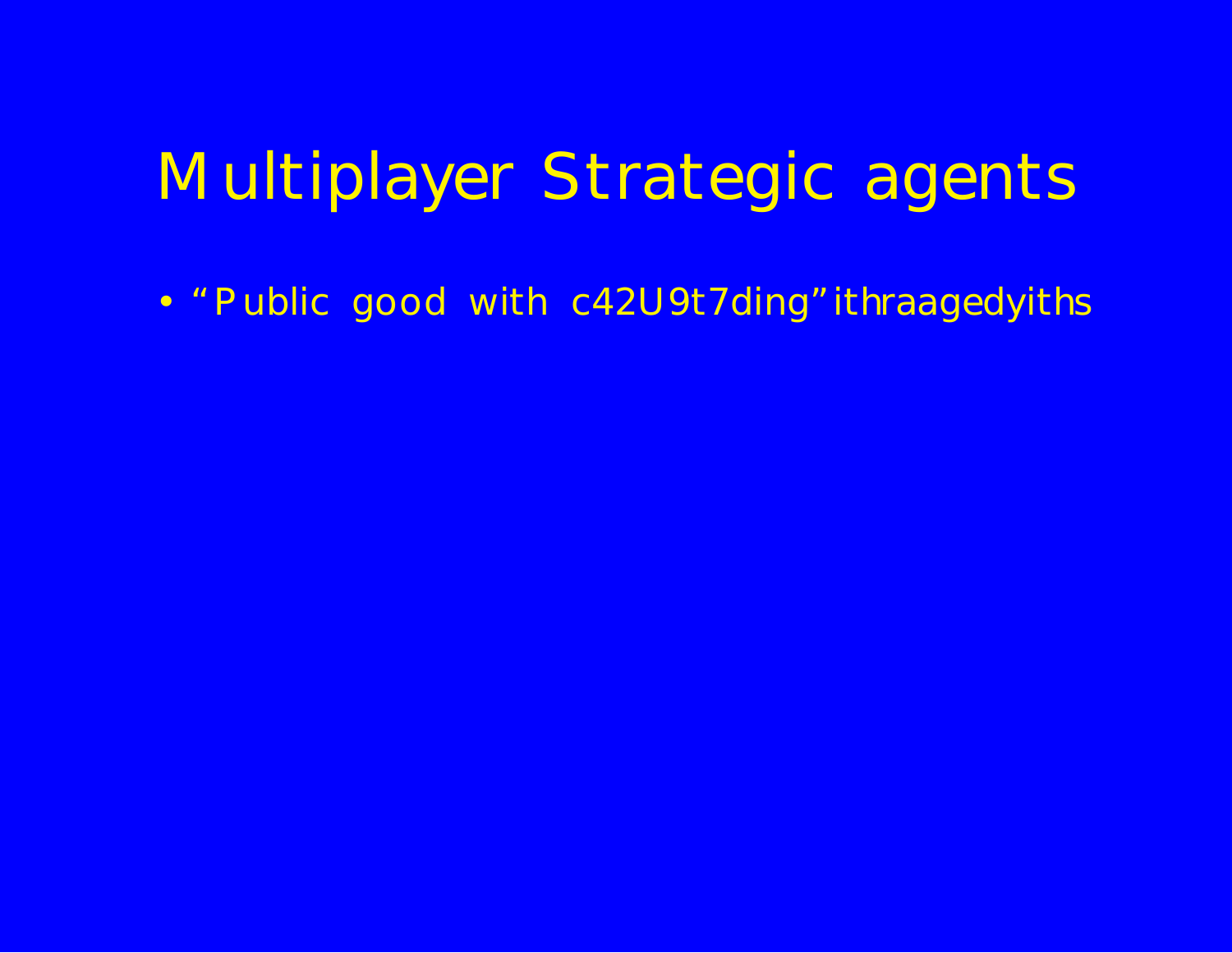Highly sensitive agents actually want some level of free-riding, to provide noise.

- But, just enough free-riding for benefits to dominate costs.
- Right distribution of valuations equilibria: agents with the high2.64-1(o)entria: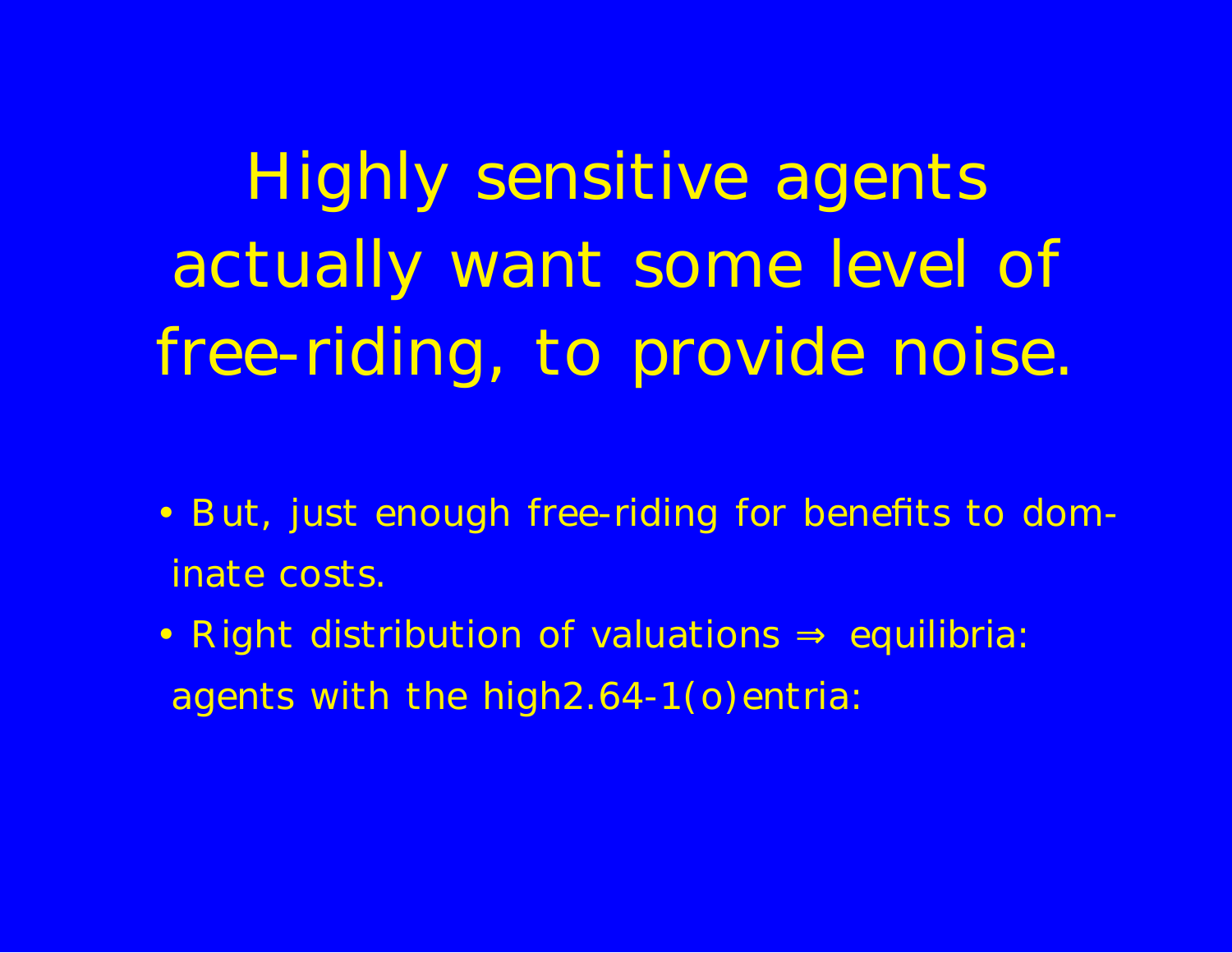# Alternative node incentive mechanisms

• Usage fee.

• Market sumbrt for low overhead services (Anonymizeb.